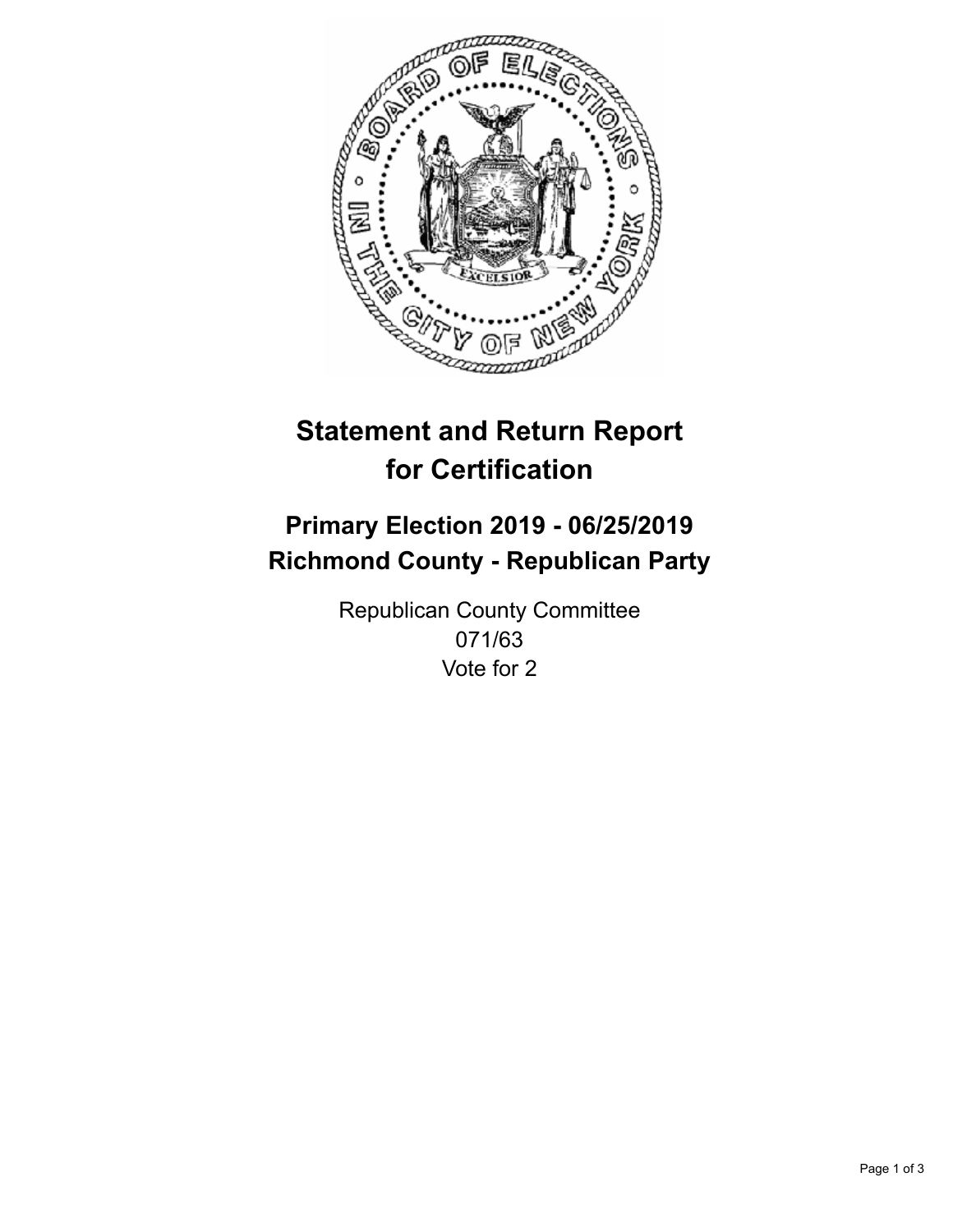

## **Assembly District 63**

| <b>PUBLIC COUNTER</b>                                    | 3 |
|----------------------------------------------------------|---|
| <b>MANUALLY COUNTED EMERGENCY</b>                        | 0 |
| ABSENTEE / MILITARY                                      | 0 |
| AFFIDAVIT                                                | 0 |
| <b>Total Ballots</b>                                     | 3 |
| Less - Inapplicable Federal/Special Presidential Ballots | 0 |
| <b>Total Applicable Ballots</b>                          | 3 |
| <b>JOHN JAIRO RODRIGUEZ</b>                              | 2 |
| NICHOLAS J. ROBBINS                                      | 3 |
| MICHAEL W. LEONARD                                       | 0 |
| <b>Total Votes</b>                                       | 5 |
| Unrecorded                                               |   |